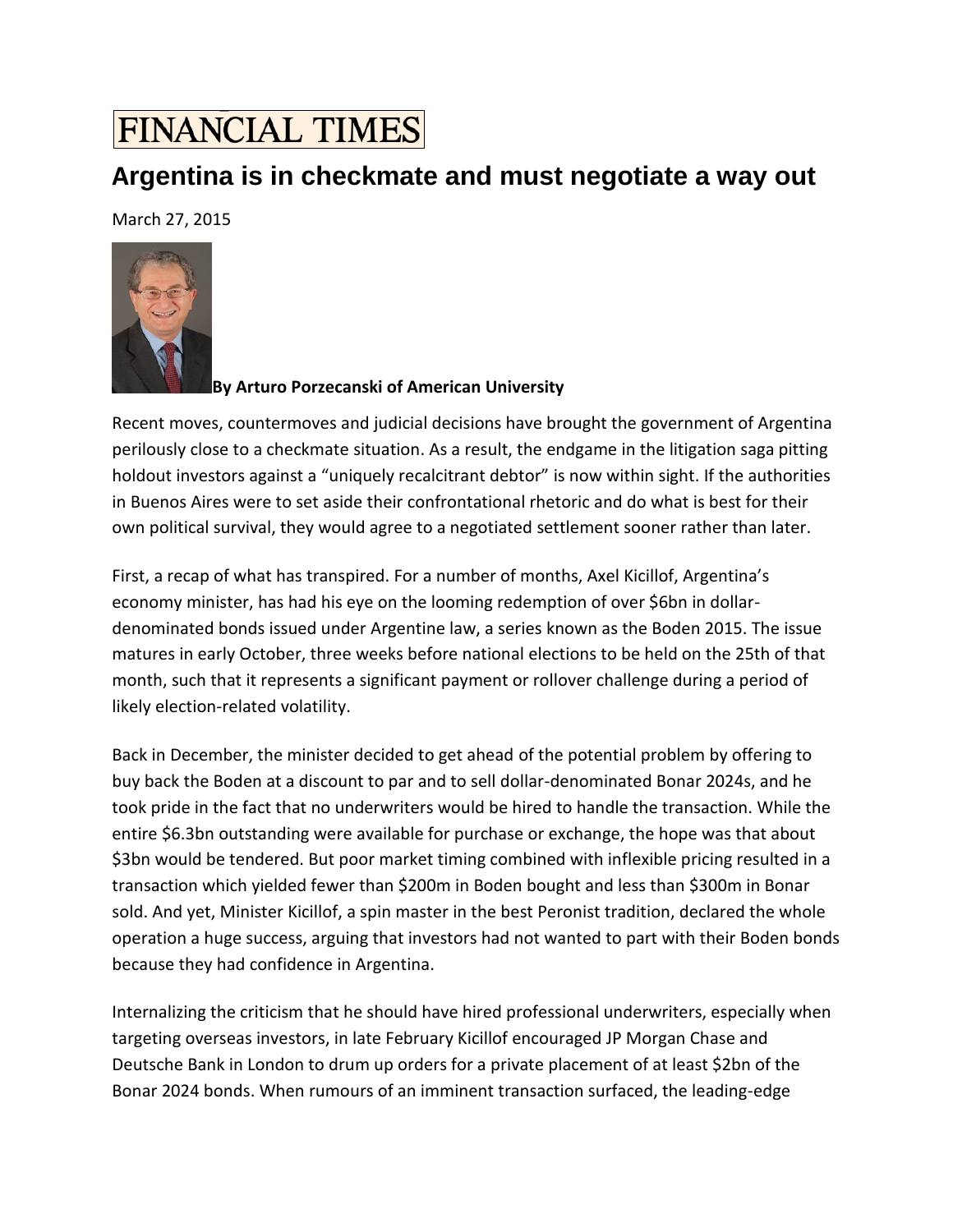holdout creditors (NML Capital and others) obtained a subpoena to have the banks disclose what they were up to. When they were not forthcoming with information, US District Judge Thomas Griesa ordered Morgan and Deutsche to appear before him, and within hours the banks let it be known that their involvement in the transaction had ended. The incident was a warning shot: even though the intended issue involved Argentine-law bonds placed outside of the US, the holdouts could have persuaded Judge Griesa to order the attachment of any funds raised on Argentina's behalf before they got delivered.

And then, earlier this month, there was a renewed request to Judge Griesa by Citibank for its subsidiary in Argentina, which acts as a securities custodian, to be allowed to process payments to domestic and foreign holders of Argentine local-law bonds. (The bank had been allowed to handle three coupon payments last year, but on an exceptional basis.) Citibank argued that the bonds in question should not be covered by the court's orders, and pleaded because the authorities in Buenos Aires threatened its license and employees if it obeyed the US court order not to process any payments.

The matter was fully argued in court, after which Judge Griesa prohibited Citibank from making further payments, taking a very expansive view of who is covered by his earlier rulings – "any entity that participates with or assists the Republic" – and of what securities are covered – any and all (new) bonds issued to investors in 2005 or 2010 in exchange for (old) defaulted bonds, regardless of the jurisdiction under which they were issued. The sole exceptions still standing are bonds denominated in Argentine pesos.

Subsequent to this ruling, Citibank and NML Capital (and its related holdout creditors) reached an interesting compromise late last week which has been approved by Judge Griesa. In return for Citibank pledging not to appeal the court's decision and to withdraw from the custody business in Argentina in the months to come, it is allowed to process the March 31 and even the June 30 coupon payments on Argentine debt – for the last time. This compromise gives Citibank the chance to comply with its responsibilities as an Argentine-chartered custodian while at the same time extracting itself from such an intermediary role now thwarted by the US courts. It also means that Judge Griesa's interpretations and judgements are likely to stand.

The noose tightened further on Wednesday, when Judge Griesa entered an order that Brusselsheadquartered Euroclear shall not process any Argentina-related payments received from any source, including from Nación Fideicomisos and Caja de Valores. The former is the securitization unit of the government-owned Banco de la Nación Argentina, in which the government last September opened a trust account to hold the coupon payments it could no longer make via BNY Mellon. Caja de Valores is the country's central depository for both government and corporate securities.